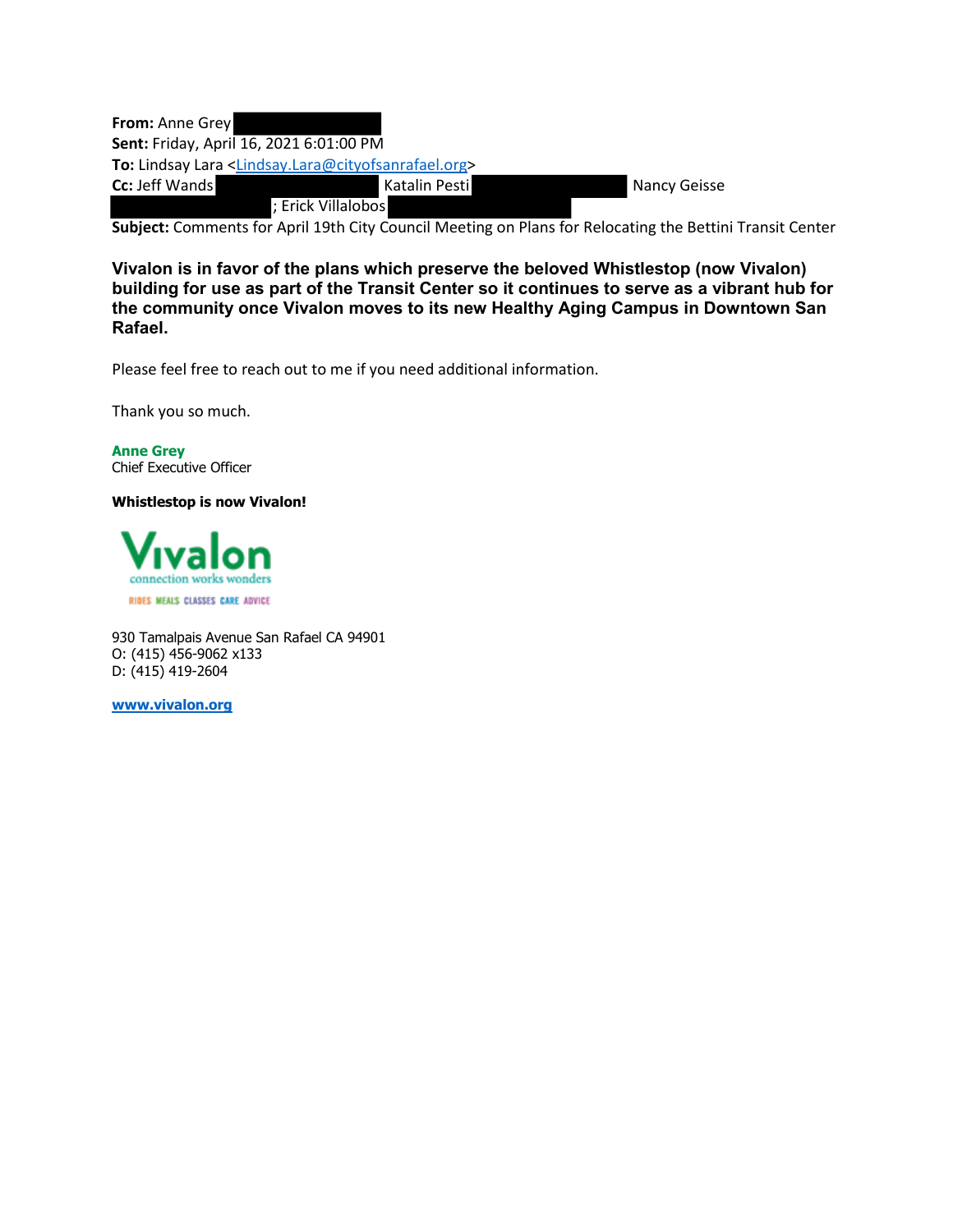

#### **BOARD OF DIRECTORS**

William Carney, President Bob Spofford, Vice President Greg Brockbank Linda Jackson Kay Karchevski Kiki La Porta Samantha Mericle Sue Spofford Stuart Siegel 

 *415.457.7656*

San Rafael City Council 1400 Fifth Avenue San Rafael, CA 94901

#### **RE: San Rafael Transit Center Preferred Alternative**

Honorable Mayor and Council Members, Sustainable San Rafael has carefully reviewed the current Transit Center concepts developed by the Golden Gate Bridge Transit District. We recommend that you support the 'Whistlestop Block' concept (including its 'Relocate Whistlestop Alternate') as the preferred alternative for the project EIR.

This alternative safely consolidates transit services on a single block, while returning the existing depot building to transit use. Per the current GGBTD analysis, the Whistlestop Concept results in "significant" benefits to bus travel time and reliability" and reduces traffic delay. It has the potential to fulfill the key project objectives identified by the community, including those outlined in our previous letters:

- $\circ$  Serve passengers with efficient transit routes; convenient connections among buses and with other transportation modes; amenities like shelter, rest rooms and snacks; and clear orientation and signage.
- $\circ$  Provide easy, safe and pleasant access to and from the Transit Center via walking, bicycles, drop-off, and nearby parking areas.
- $\circ$  Improve traffic flow where possible.
- $\circ$  Create a gateway to San Rafael, celebrating the city, keeping historical buildings and facilitating future development opportunities.
- $\circ$  Celebrate and enhance the natural setting and restore the creek and improve pedestrian connections under the freeway.
- o Recognize and respond to the reality of sea level rise.

### **'Whistlestop Block' Concept**

This concept has the best 'place-making' possibilities, creating a central 'transit plaza' framed by 'gateway' development opportunity sites north and south, the Tamalpais bikeway to the west, and the chance to restore Irwin Creek and otherwise enliven the area under the freeway east of the site. In short, the concept would result in a welcoming and active entry to San Rafael, implementing the basic scheme first presented in the Downtown Station Area Plan.

April 15, 2021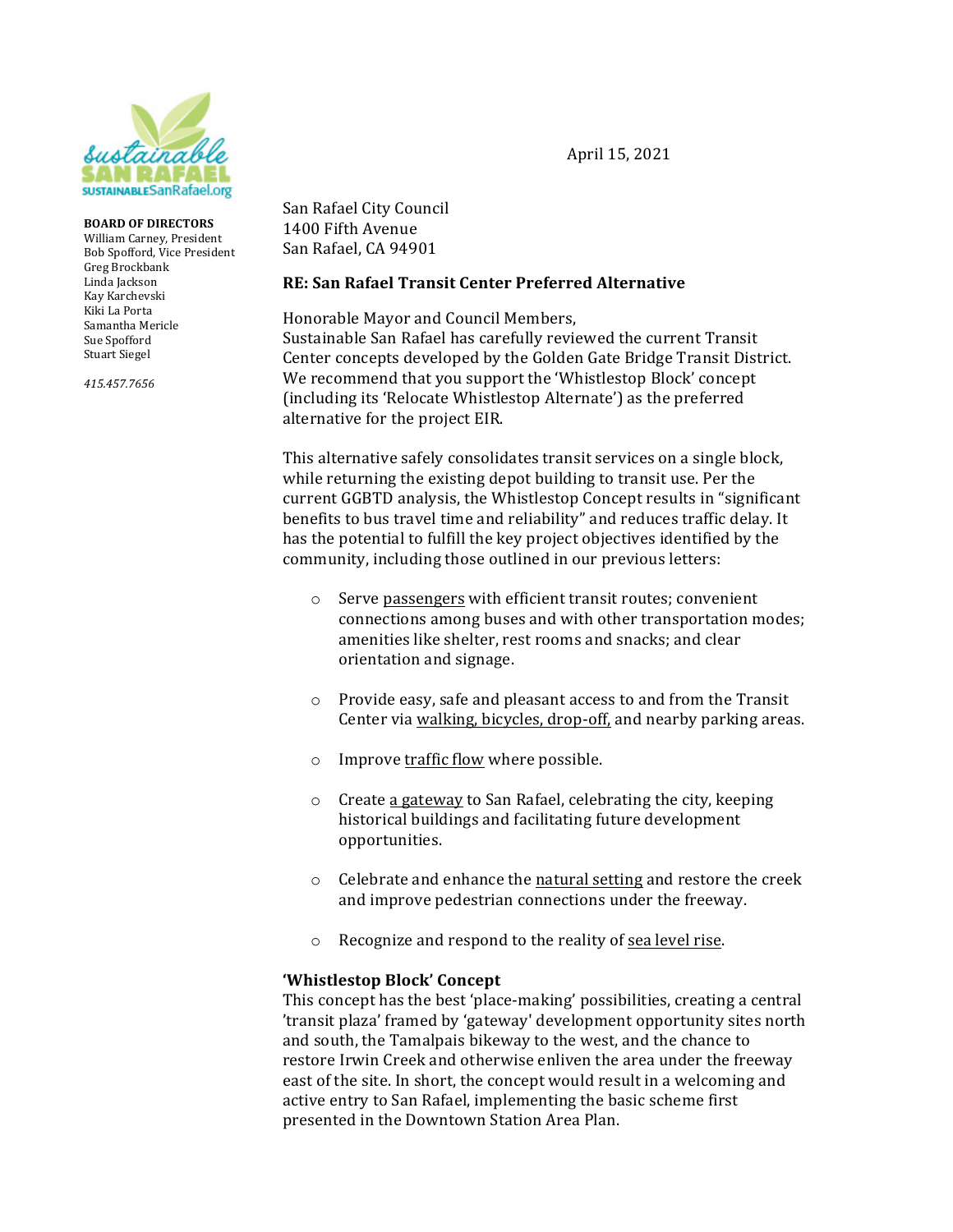An attractive feature of the 'Relocate Whistlestop Alternate' is that it allows both closer physical access and clear visual access among all connecting buses and trains. The easterly realignment of Tamalpais also makes good use of the sliver of the Bettini site south of  $3<sup>rd</sup>$  Street and west of the rail tracks for a car and taxi drop-off zone, with wider bike and pedestrian access along the west side of Tamalpais. Enhanced intersection treatments for Tamalpais at both 3rd and 4th Streets would assure safe access to the project by cyclists, bus passengers and other pedestrians, activating a lively greenway along Tamalpais.

This concept also provides the greatest flexibility for future expansion and modifications of transit services, securing public ownership of the entire block between 3<sup>rd</sup> and 4<sup>th</sup> Streets, with the potential to retain public ownership of the Bettini site by ground-leasing development rights on its buildable eastern portion. This makes the scheme well adapted for likely future changes in transit technologies and services.

Public ownership and use of the depot building, with portions perhaps operated by private parties, offers a number of possibilities, including ample ground floor transit services and perhaps direct access to the west train platform. Marin-specific retail and cafes could open onto plazas at both ends of the building. The original arcade might be reopened to engage such uses and invite in the public. Bike storage could also be accommodated inside.

The building would provide an iconic visual anchor for both the transit plaza block and the surrounding gateway district. Some of its architectural details, such as the repeating arches, might be echoed in contemporary elements of the bus plaza such as curved canopies over passenger waiting and loading areas, and elegant seating design.

The depot building together with the open transit uses would provide a visual commons at San Rafael's front door, which would help avoid the walling off of downtown as adjacent blocks are developed with taller buildings. This would also help preserve the view corridor along Tamalpais and the train tracks from  $2<sup>nd</sup>$  Street to Mission, keeping the city's defining hillsides in view.

The car and taxi drop-off zones shown along Tamalpais north of  $4<sup>th</sup>$ Street are important elements of this concept. They should be supplemented by the zone south of  $3<sup>rd</sup>$ , as mentioned above, which would better serve drop-off traffic approaching from the west. Enhanced pedestrian pathways from the park-and-ride lots under the freeway should also be provided as part of this concept, improving usage of the lots and pedestrian access to the East End of 4<sup>th</sup> Street. Restoration of the creek would greatly enhance this experience.

The 'gateway' quality of the new transit center would also be heightened by planting large street trees (like the London Plane trees now thriving on 5<sup>th</sup> Avenue) along Hetherton, Irwin and Tamalpais, and within the transit plaza itself. The arrival into San Rafael would then feel like entering a vibrant downtown in a park-like setting.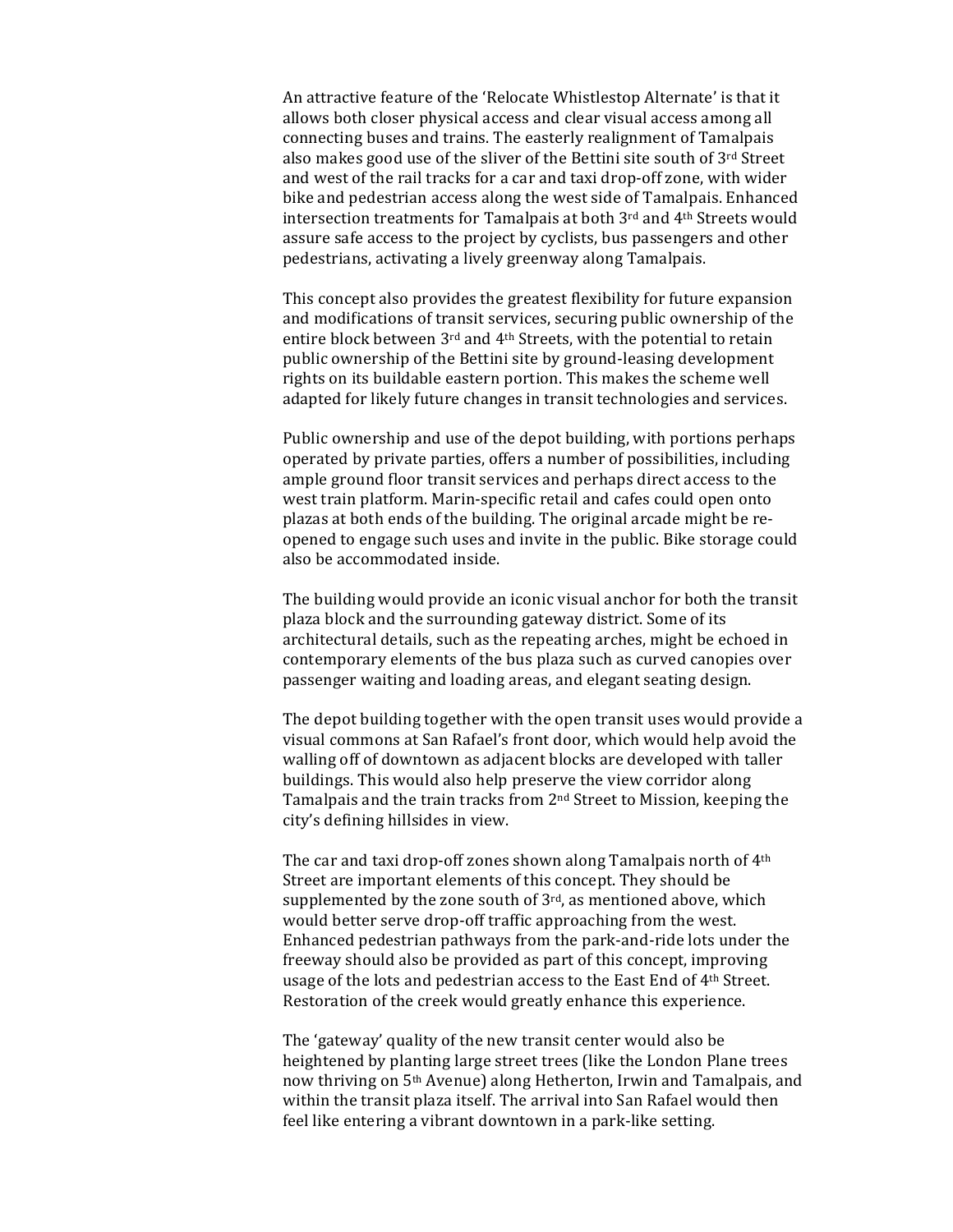### 'Under Freeway' Concept (south and north of 4<sup>th</sup> Street)

The under-the-freeway scheme would be far less pleasant for users and require crossing busy Hetherton and/or Fourth to reach the trains, other buses or downtown, as well as covering over portions of the creek and thereby sacrificing the amenity it could provide if properly restored. The noise and exhaust under the freeway make it an unpleasant and perhaps unhealthy place to wait,

#### **'4th Street Gateway' Concept**

Our chief concern with this concept is that the buses on both sides of 4<sup>th</sup> Street would interrupt enhanced pedestrian access to the East End. Maintaining an unencumbered sidewalk on the sunny north side of the street is essential to this goal. The concept also precludes development of a significant opportunity site at the northwest corner of  $4<sup>th</sup>$  and Hetherton and sacrifices two Victorian buildings on 5<sup>th</sup> Avenue. The 'plazas' shown on Hetherton are too small, exposed, and uninviting to function as open space. The scheme also prohibits automobile turns onto 4<sup>th</sup> Street.

Sustainable San Rafael also endorses the City staff's recommendations to use the updated San Rafael Climate Change Action Plan and associated GHG Emissions Reduction Strategy in assessing the greenhouse gas impacts of the project, and to assess the risk associated with projected sea level rise in the station area.

Thank you for providing the opportunity for public discussion of this significant improvement. We look forward to a thoughtful public decision-making process.

 Sincerely,

 William Carney President, Sustainable San Rafael

Copies: Raymond Santiago, GGBTD Jim Schutz Bill Guerin Paul Jensen Danielle O'Leary Cory Bytof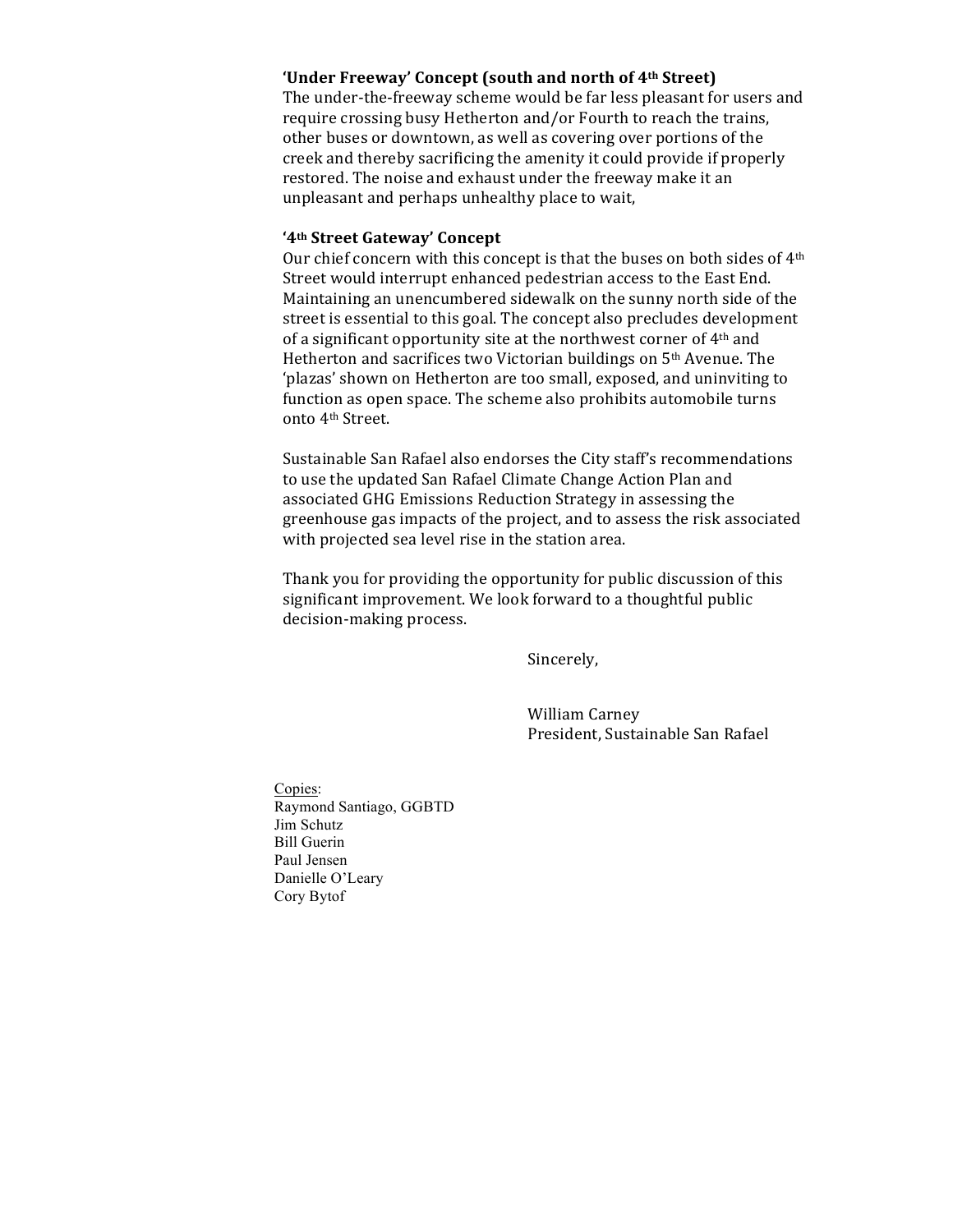**From:** Dan Bell **Sent:** Saturday, April 17, 2021 8:09 AM **To:** Distrib- City Clerk <City.Clerk@cityofsanrafael.org> **Subject:** Downtown Transit Center Design

As a frequent transit user of SMART, Golden Gate Transit and Marin Transit, I believe the best design for the future Downtown Transit Center is the "Whistlestop Block (Alternate - Relocate Whistlestop)". It provides safer, more efficient transfers for transit users.

Additionally, only the "Whistlestop Block (Alternate - Relocate Whistlestop)" provides a protected, realistic and usable open space for outdoor dining along 4th Street that is not negatively impacted by bus loading and unloading activities.

A rebuilt version of the Whistlestop Building can be reconstructed properly on the east side of Tamalpais Avenue. Afterall, Bernard Maybeck's Palace of Fine Arts building in San Francisco was completely rebuilt after being demolished after the 1915 Panama-Pacific Exposition.

Regards, Dan Bell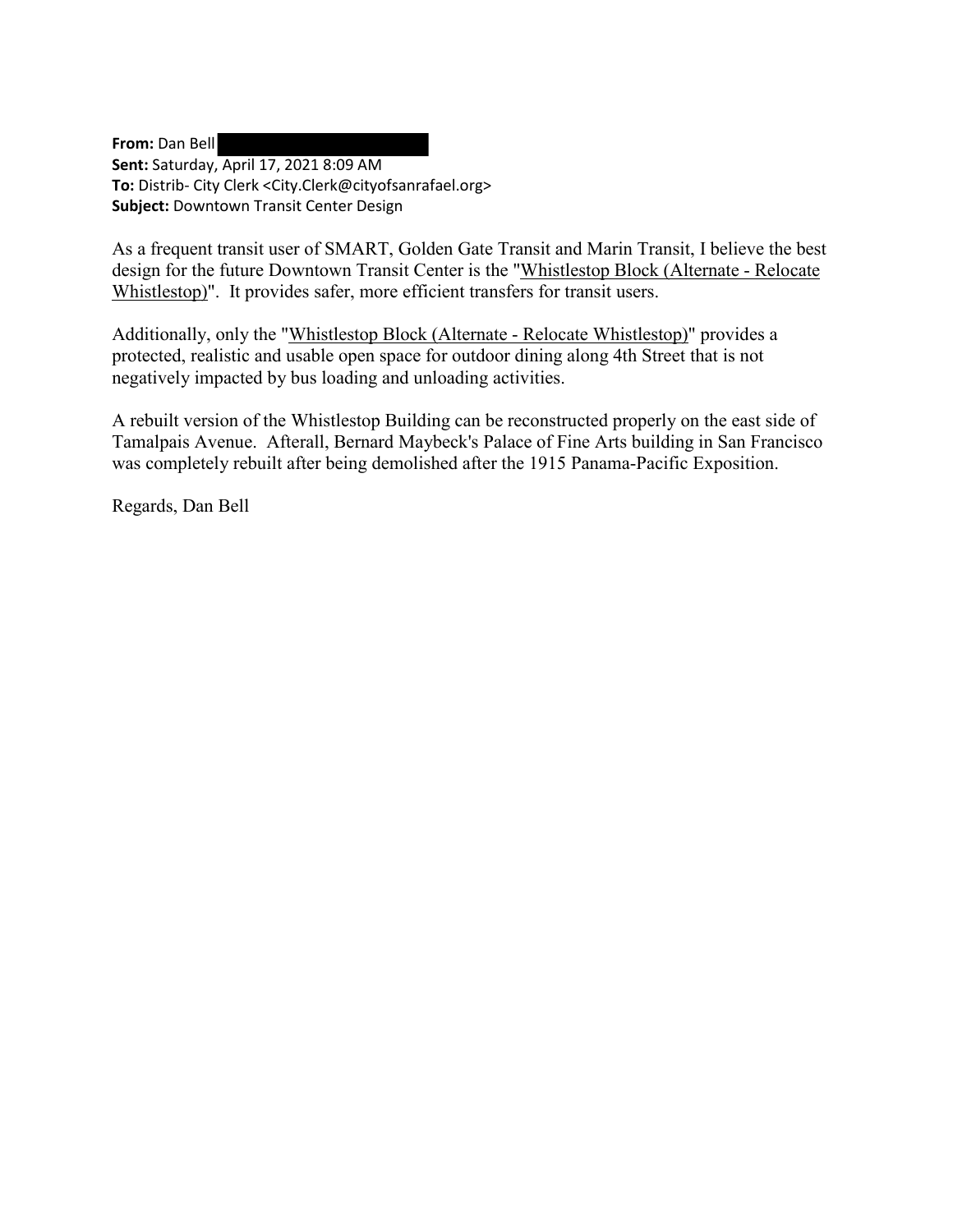-----Original Message----- From: Johannes Bos Sent: Friday, April 16, 2021 4:09 PM To: Distrib- City Clerk <City.Clerk@cityofsanrafael.org> Subject: Agenda Item 7.A - San Rafael Transit Center

Dear Mayor and City Council Members,

I am writing to support the Whistlestop Block alternative for the San Rafael Transit Center. I believe this alternative would be the best for bicycle riders, pedestrians, and transit riders alike. The design integrates with Downtown San Rafael, allows transit riders to transfer between SMART and buses without crossing a street, and includes the Tamalpais Avenue bikeway as part of the north/south route through town.

However, I object to the use of the east side of Tamalpais Avenue north of 4th Street as pick-up/dropoff, which would significantly hamper bike riders traveling on the one safe north/south street in Downtown.

Thank you for your time and consideration.

—Hans Bos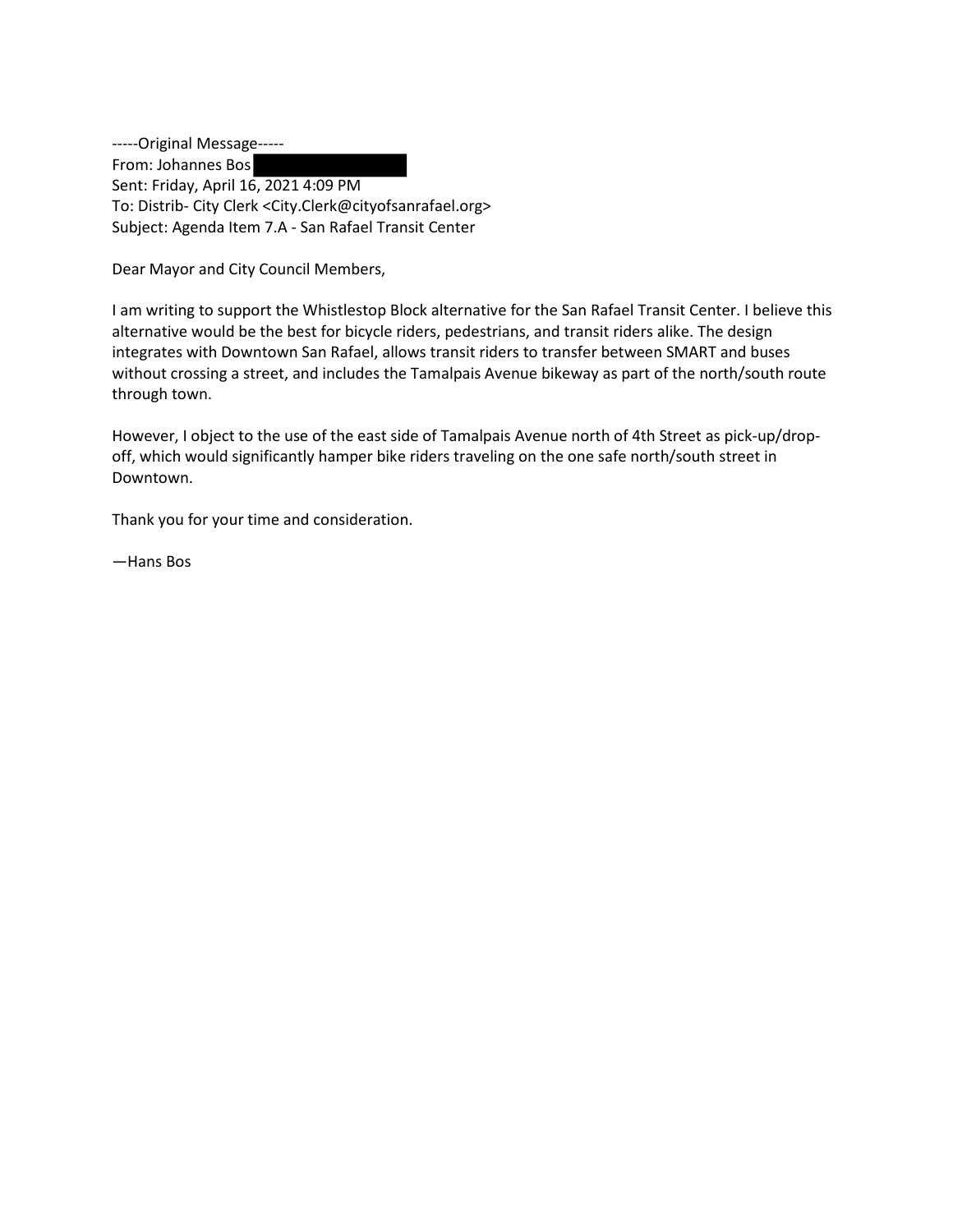**From:** Jennifer Malone **Sent:** Friday, April 16, 2021 3:02 PM **To:** Distrib- City Clerk <City.Clerk@cityofsanrafael.org> **Subject:** Agenda Item 7.A - San Rafael Transit Center

Mayor and City Council,

I am writing to support the Whistlestop Block alternative for the San Rafael Transit Center. I believe this alternative would be the best for bicycle riders, pedestrians, and transit riders alike. The design integrates with Downtown San Rafael, allows transit riders to transfer between SMART and buses without crossing a street, and includes the Tamalpais Avenue bikeway as part of the north/south route through town.

However, I object to the use of the east side of Tamalpais Avenue north of 4th Street as pickup/drop-off, which would significantly hamper bike riders traveling on the one safe north/south street in Downtown.

Thank you for your time and consideration.

-- Jennifer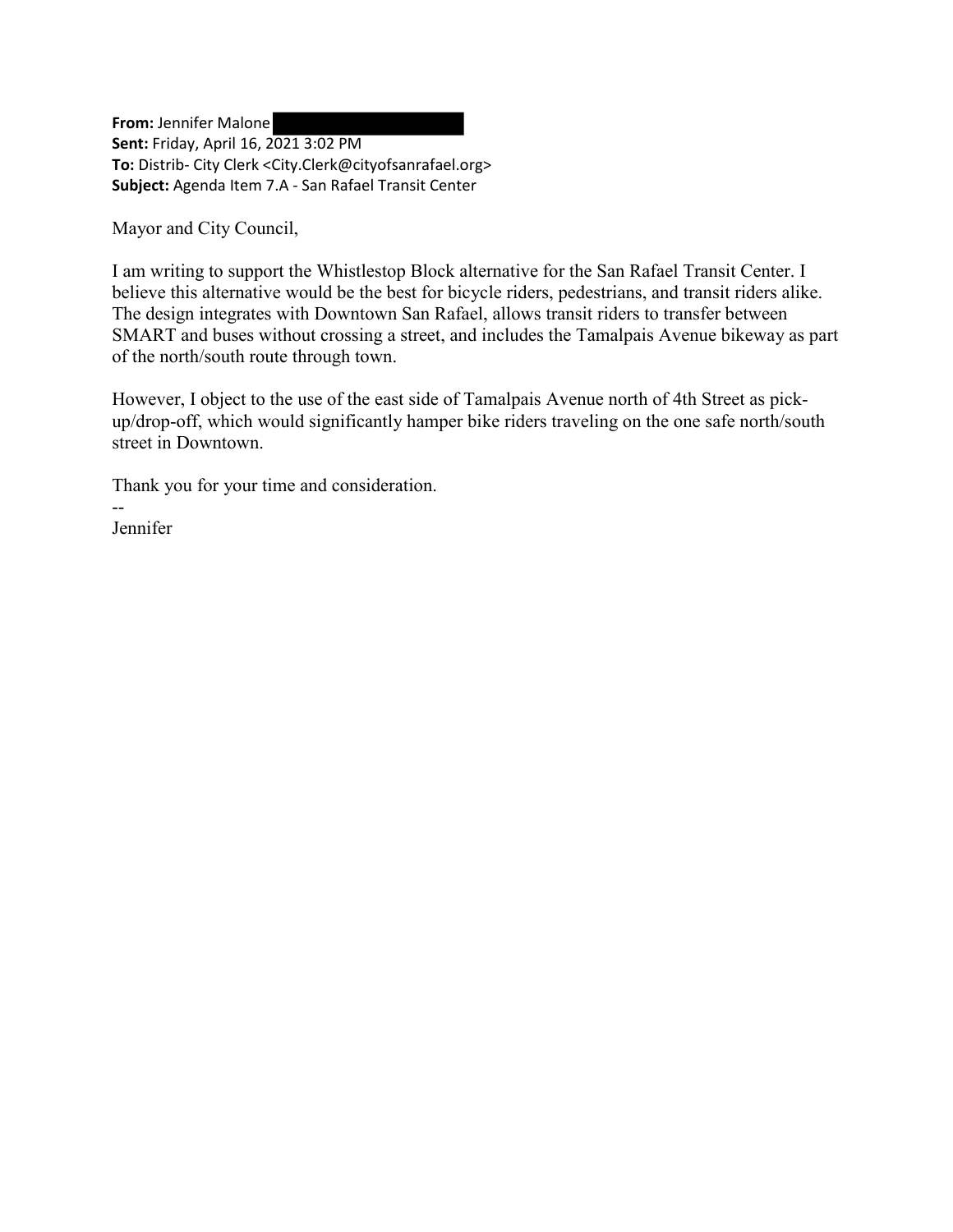



Mayor Kate Colin. City of San Rafael Members, San Rafael City Council

# Re: Community Engagement in the San Rafael Transportation Center

April 19, 2021 Via Electronic Mail

# Dear Esteemed Leaders of the San Rafael Transportation Center Project:

On behalf of Canal Alliance and Voces del Canal, a Canal resident leadership group, we write to express our support for the San Rafael Transportation Center and for the many ways this project represents an opportunity not only for our city and our region, but especially for the low-income and Latino transit riders who make up the majority of the ridership. We also want to strongly recommend that there can be an opportunity for greater equity in the design, analysis, and implementation of the project.

We are aligned on what we believe are common goals across stakeholders and decision-makers. We also agree on the need for a transit center that not only meets current and near-future public transportation needs, but also anticipates the kind of growth we are working toward in the city and the region. In particular, to serve the longterm needs of our communities ensure that the environmentally-friendly public transportation system offers the best, easiest, most affordable, and reliable option for mobility, a transit center needs to plan for a rise in demand that will result from increased housing, both affordable and low-income housing options.

Recently, Canal Alliance had the opportunity to host a presentation of the various alternatives by the GGBHTD's staff for the leadership team of Voces del Canal. It was a great opportunity to learn more about the project and the details of the proposed alternatives. However, it also provided an overwhelming amount of information for our participants to process, let alone provide immediate feedback on.

As we look at your materials and timeline, we see that there is still some time for us to partner and develop a process that provides capacity-building for our community leaders to understand the project and to then provide more informed and helpful recommendations and a set of priorities that we believe should guide the development of the transit center. In the meantime, we wanted to share with you some initial thoughts and reflections based on many years of working with our community and our community leaders on what we know are critical priorities from prior community development and transportation issues discussions. Below is a preliminary list based on what we know about our community and from discussions we have had about the future of transit in the Canal neighborhood and surrounding areas:

- Public Safety: street lighting, transit center lighting, multilingual signage, way-finding.
- Street Safety: traffic calming, wider crosswalks, safety lights at crosswalks.
- Wide Access: multi-generation family groups walking together (parent, stroller, children, grandparent).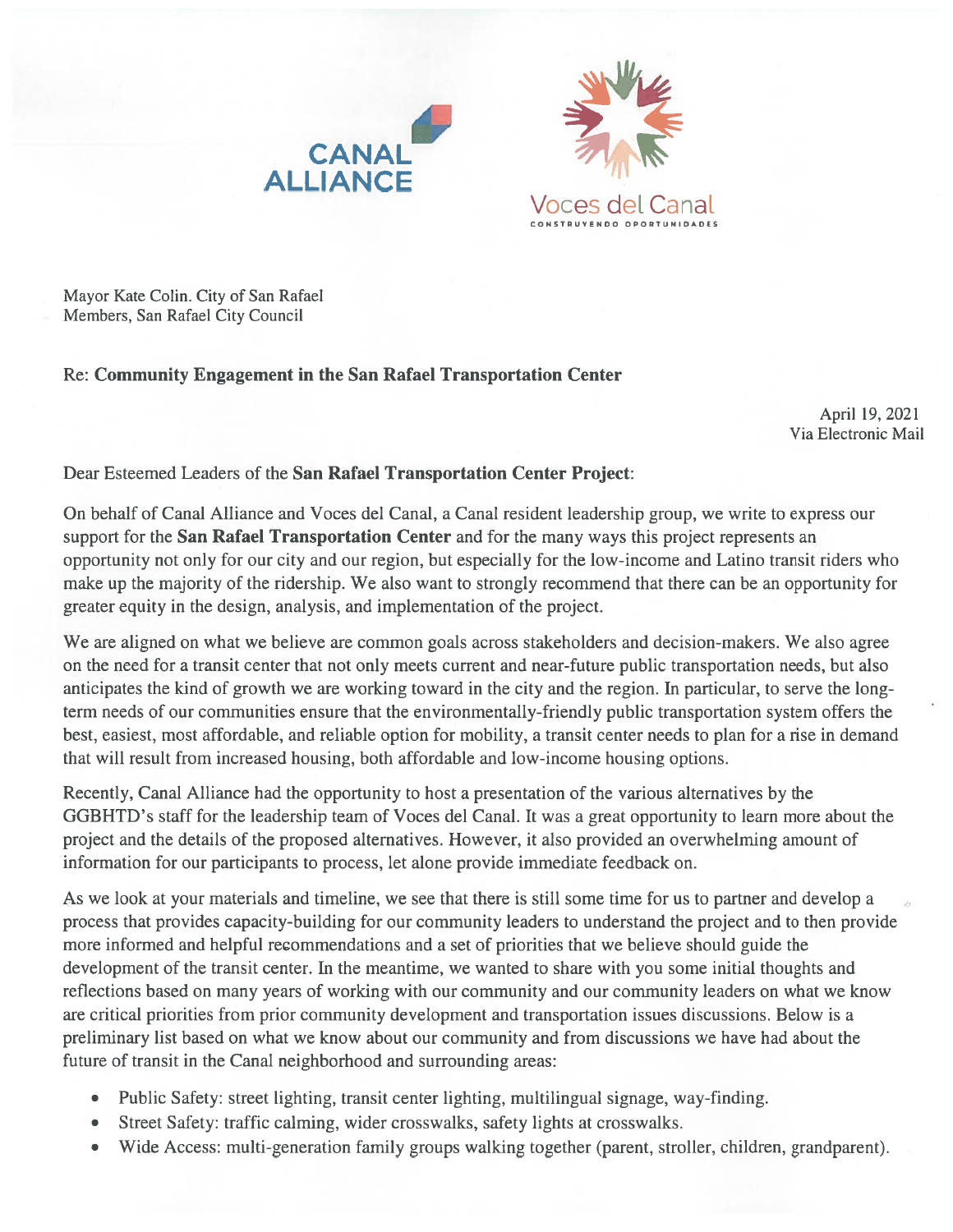- Bicycle Infrastructure: safe, easy access, free, bike sharing for Canal-to-downtown mobility,  $\bullet$
- Restrooms: clean and well stocked secure.  $\bullet$
- Affordability: concerned for raising fare rates.  $\bullet$
- Reliability: accountability and reporting on delays  $\bullet$
- Capacity: concern for a full a bus passing-up a passenger trying to get to work or health appointments.  $\bullet$

We welcome an opportunity to have more time for us to build capacity and implement a short process that would allow more community members provide direct input. Relative to other stakeholder groups, our communities require greater support to feel confident in offering informed feedback, considering all the project's factors, inputs, benefits, liabilities, and the short and long-term impacts on the community, the city, and the region. Many other key stakeholder groups already benefit from that knowledge and have organized advocacy infrastructure and expertise to effectively communicate their opinions.

We feel it is important for the whole process to be grounded in and guided by the reality that the majority of riders are Latinos and low-income essential workers whose contributions are necessary to holding up our economy and leading our recovery. An equitable approach would recognize that they are people who rely on transit, and that such access is an essential element to accessing employment and making a living. Such an approach would also allow for great opportunities and investment in incorporating community participation more strategically and would be responsive to the context and the barriers to engagement faced by this group.

In addition to the priorities listed above, we want to note that there are significant drawbacks and dangers to some of the alternatives, which we can share with you in more detail. However, the highest concerns are that a transit center that is separated into different stations increases danger for pedestrians, complicates transfers, and can be confusing to riders. The downtown traffic is already heavy, confusing, and dangerous; adding hurried riders racing to catch a bus will only make conditions worse. A single-site option works best for all riders, and as noted above, crosswalk safety measures are a priority for any alternative.

While we need a transit center that meets the public transportation needs of today and the near-future, we also need a transit center that strategically and inclusively anticipates, plans for, and accounts for the kind of growth we are working toward in the city and the region.

The future of mobility is sustainable, equitable, affordable public transit alongside infrastructure that invites and inspires non-car means including walkable streets and a working-people's biking network. We look forward to partnering with you to develop plans that include a vision for transit for future generations in our communities.

Sincerely

**Omar Carrera** ChieflExecutive Officer **Canal Alliance** 

**Marina Palma** 

**Darlin Ruiz Community Leaders** Voces del Canal